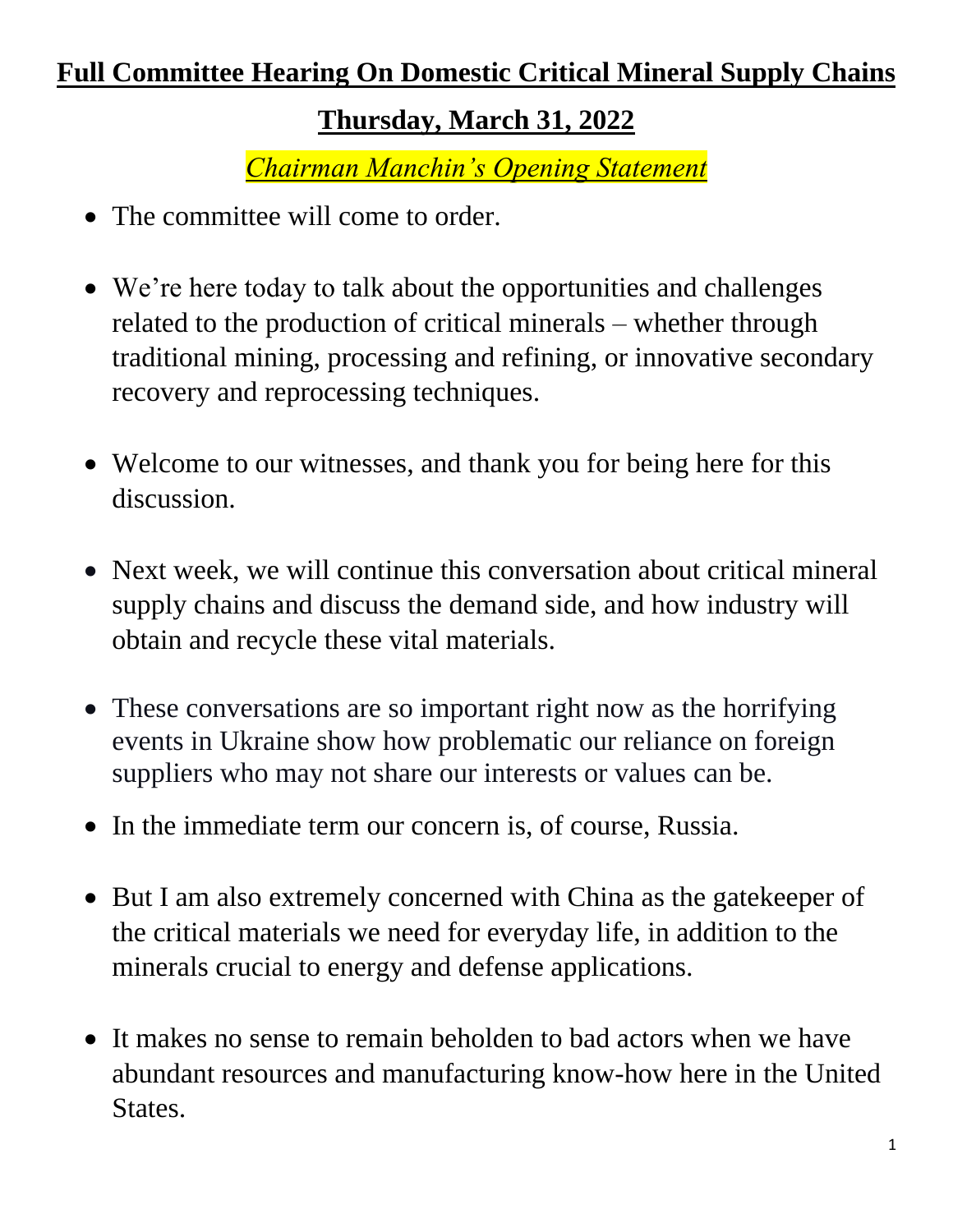- And make no mistake we are beholden, particularly when it comes to many of the minerals that go into clean energy technologies.
- That is why I've sounded the alarm about going down the path of EVs alone, and advocated for equal treatment for hydrogen.
- China mines 60 percent of global rare earth elements, crucial to hightech applications and the magnets needed for electric motors. Even more shocking, China processes almost 90 percent of the rare earths regardless of where they are mined.
- The only large-scale producers of cobalt are in the Democratic Republic of Congo, where Chinese interests control many of the mines – and then 65 percent of the processing is done in China.
- Lithium is mined extensively by Australia, an ally that produces over 50 percent of global supply. However, China processes over 58 percent of global lithium and uses that material to feed their lithiumion battery manufacturing.
- It's clear that we have a problem, and the United States Geological Survey concurs.
- The USGS has identified 50 minerals as "critical" meaning that the supply is crucial to our national or economic security and at risk of a supply disruption.
- I believe so strongly that we need to address vulnerabilities rather than increase them.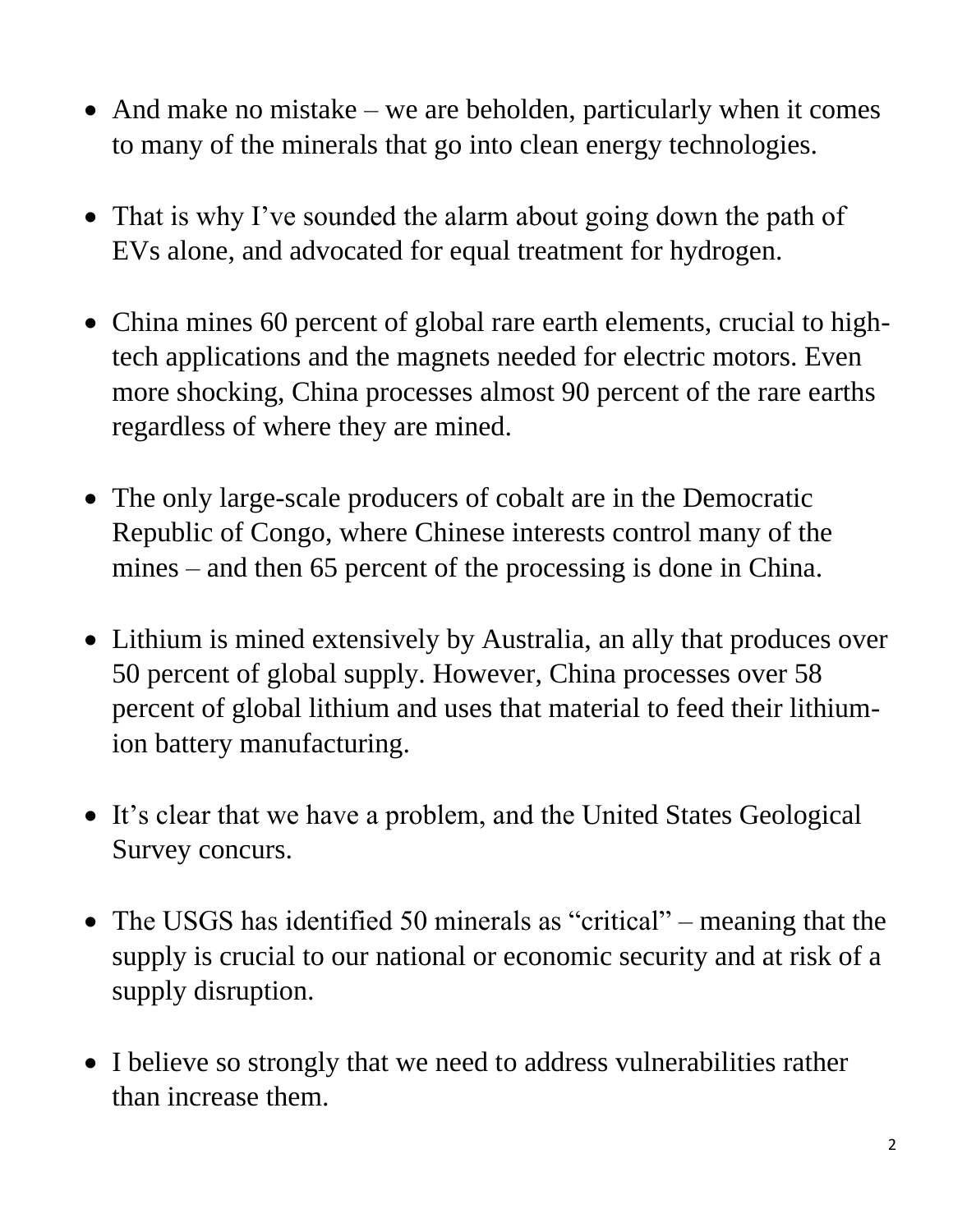- Now, this is not to say we have failed to take any action to address these risks.
- This Committee got the Energy Act of 2020 across the finish line at the end of the 116th Congress, which contained several important provisions related to critical minerals.
- Then-Chairwoman Murkowski and I led the effort to include the American Mineral Security Act – which created the critical mineral listing process and provided the first comprehensive update to critical minerals and materials policy since 1980.
- The Energy Act also included my bill to accelerate the research and development needed to recover rare earth elements and other critical minerals from coal and coal by-products.
- The bipartisan Infrastructure Investment and Jobs Act built on those efforts with serious investments to the tune of \$3 billion to build domestic battery material processing facilities and fund battery processing demonstration projects.
- We also expanded the Department of Energy's Innovative Energy Loan Guarantee program so that critical mineral projects are now eligible.
- Lesser known, but equally vital, provisions made improvements to the permitting process, accelerated the Geological Survey's mapping efforts to support mineral development, and funded a program to create a commercial demonstration of a rare earth processing facility fed by mineral waste.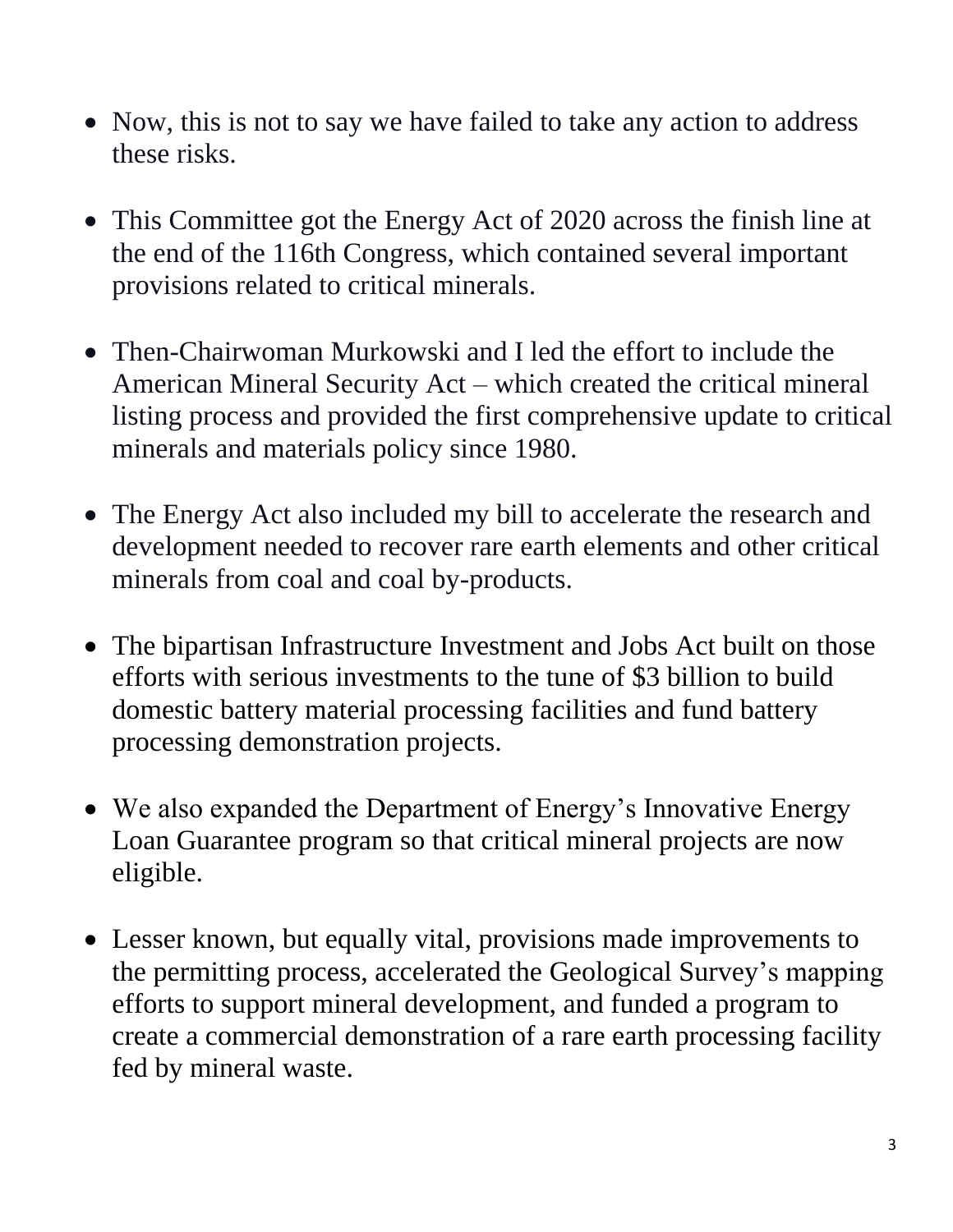- While we have made such good progress, there is so much more to be done.
- Right now we're not mining, processing, manufacturing, or recycling these materials domestically.
- And these issues aren't solved overnight many actions we need to take have long planning, permitting, and construction timelines, so the work needs to start now and the Administration needs to help make responsible mining and refining possible here, rather than making it more difficult.
- New mines will be needed, both here in the United States and all over the world, but we must not become so desperate for these minerals that we throw our bedrock environmental and labor laws out the window, or rely on countries that don't adhere to the same standards.
- Mining companies today find it harder and harder to obtain and maintain their social license to operate.
- As I've said before I believe that reasonable updates to the Mining Law of 1872 would go a long way towards addressing those concerns.
- It only takes one or two accidents to put a stain on the entire industry, and when you lose buy-in from the local communities, the entire nation can be affected.
- I also believe this is another area we should lean on a North American Energy Alliance and work with our Canadian neighbors to source what doesn't make sense to do domestically.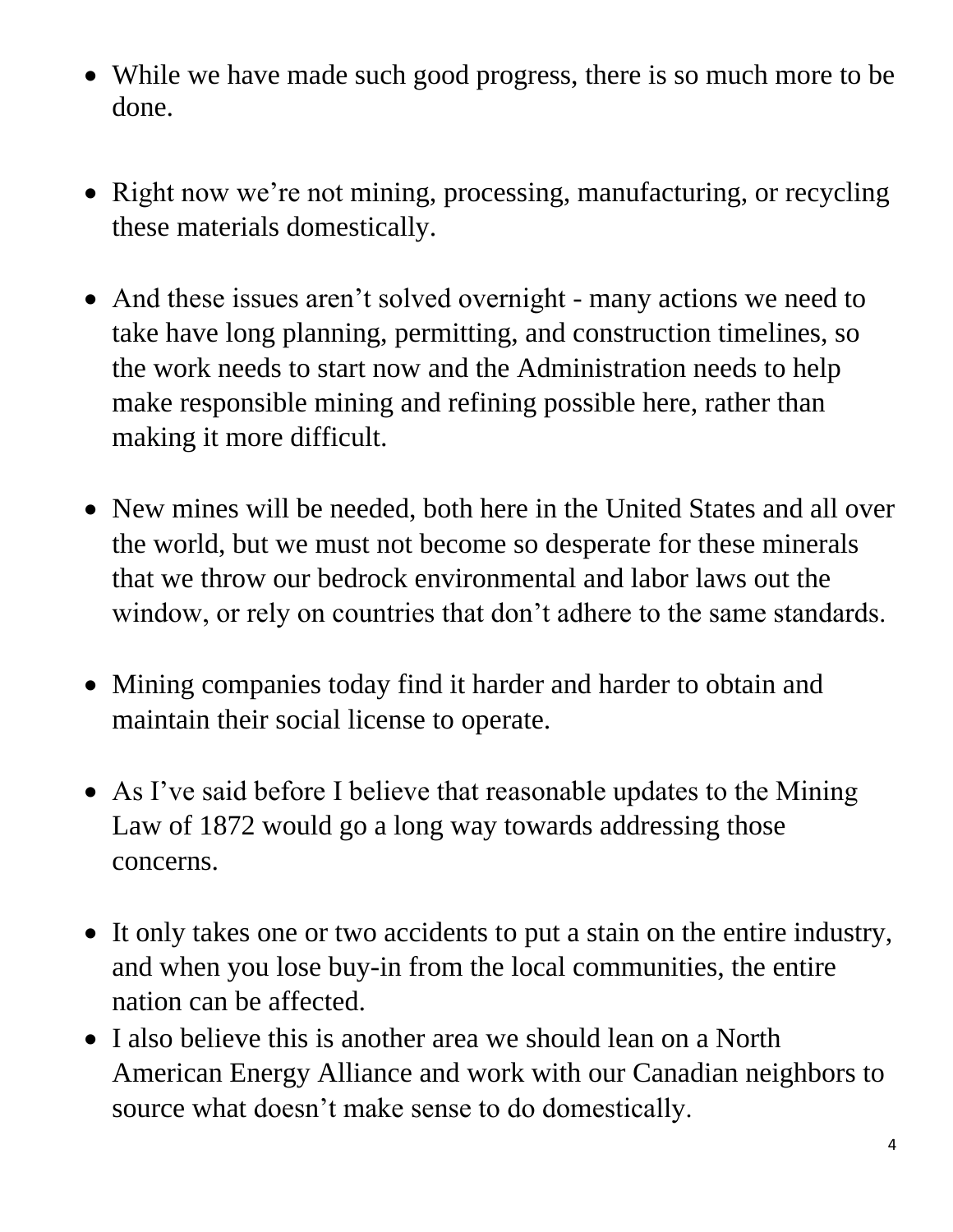- And there is no reason the United States cannot utilize our manufacturing base and leverage our relationships with friendly nations, like Australia and Canada, to ensure that their critical minerals are sent here for processing instead of China.
- However, in order to accomplish this, we first need to establish our own domestic separation, processing, and refining capabilities – and make sure we're not exporting our own critical minerals for processing somewhere else.
- So while we've made some strides in the laws I mentioned, that was just a first step. I want to know where other challenges exist and the opportunities to tackle them.
- Finally, we should be getting creative and exploring innovative solutions to the problem.
- Using new approaches to extract critical minerals, like rare earths, from old mine tailings, waste materials, and even acid mine drainage can be an opportunity to address an environmental problem and the critical mineral challenge at the same time.
- To that end, I am very pleased to have Dr. Ziemkiewicz here to share the good work he is doing as Director of the West Virginia Water Resources Institute at West Virginia University.
- As many of you know, our coal communities bear the scars of having mined the coal to power this country to greatness.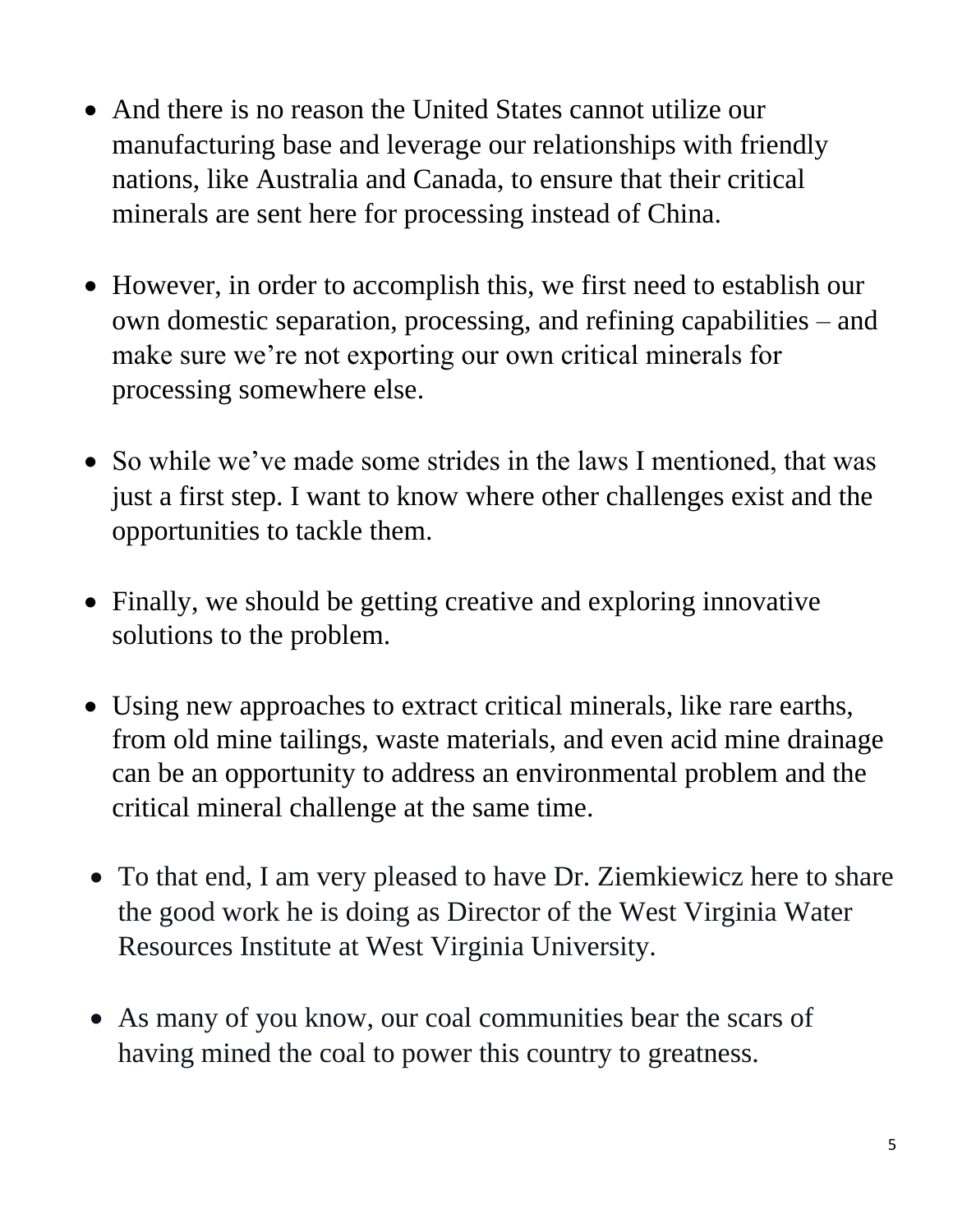- This legacy includes acid mine drainage that pollutes streams across West Virginia as a result of abandoned and bond-forfeited mines.
- But while this harmful pollution is a blight on our communities, Paul and his team have done incredible work in partnership with the National Energy Technology Laboratory and the West Virginia Department of Environmental Protection.
- They are demonstrating that we can clean up these problem areas while extracting the rare earth elements we need in the process.
- This work has the potential to be a game changer, and I'm told that it could even assist many of our western states with acid mine drainage from hardrock mines.
- Dr. Z, I am thrilled to have you with us today and look forward to hearing about the progress you all are making.
- In closing, the critical mineral issue is of vital and urgent importance to our national and economic security.
- I truly believe that this is a bipartisan issue that we can work together to address – and we've taken some steps in that direction.
- Senators Murkowski, Risch, Cassidy, and I recently sent a letter asking the President to utilize the Defense Production Act to accelerate our production of critical minerals for lithium-ion batteries.